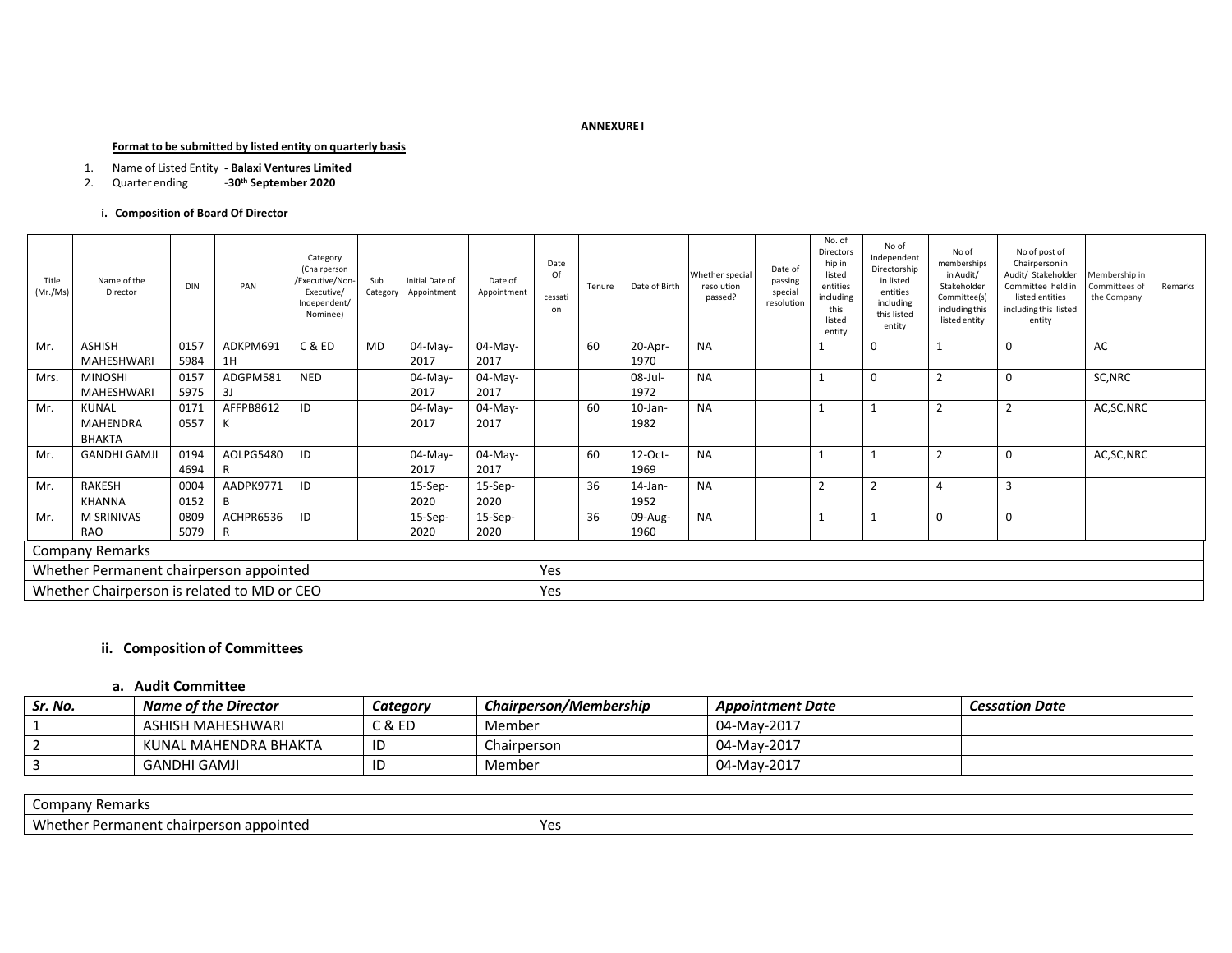# **b. Stakeholders Relationship Committee**

| Sr. No. | <b>Name of the Director</b> | Category   | Chairperson/Membership | <b>Appointment Date</b> | <b>Cessation Date</b> |
|---------|-----------------------------|------------|------------------------|-------------------------|-----------------------|
|         | MINOSHI MAHESHWARI          | <b>NED</b> | Member                 | 04-May-2017             |                       |
|         | KUNAL MAHENDRA BHAKTA       |            | Chairperson            | 04-May-2017             |                       |
|         | <b>GANDHI GAMJI</b>         |            | Member                 | 04-May-2017             |                       |

| / Remarks<br>Company                                           |                   |
|----------------------------------------------------------------|-------------------|
| Whether.<br>n appointed<br>armanent cridings.<br>S<br>w<br>JV. | $V_{\alpha}$<br>. |

# **c. Risk Management Committee**

| Sr. No.         | Name of the Director                    | Category | Chairperson/Membership | Appointment Date | Cessation Date |
|-----------------|-----------------------------------------|----------|------------------------|------------------|----------------|
|                 |                                         |          |                        |                  |                |
| Company Remarks |                                         |          |                        |                  |                |
|                 | Whether Permanent chairperson appointed |          |                        |                  |                |

# **d. Nomination and Remuneration Committee**

| Sr. No. | Name of the Director  | Category   | Chairperson/Membership | Appointment Date | <b>Cessation Date</b> |
|---------|-----------------------|------------|------------------------|------------------|-----------------------|
|         | MINOSHI MAHESHWARI    | <b>NED</b> | Member                 | 12-Feb-2018      |                       |
|         | KUNAL MAHENDRA BHAKTA | ID         | Chairperson            | 04-May-2017      |                       |
|         | <b>GANDHI GAMJI</b>   | ID         | Member                 | 04-May-2017      |                       |

| Remarks<br>mpany.<br>ັບ                                      |                   |
|--------------------------------------------------------------|-------------------|
| Whet.<br>appointed<br>Permanent<br>son<br>"hairbers<br>ulle: | $V_{\alpha}$<br>. |

# iii. **Meeting of Board of Directors**

| Date(s) of Meeting (if any) in | Date(s) of Meeting (if any) in | Whether requirement of | <b>Number of Directors present</b> | <b>Number of Independent Directors</b> |
|--------------------------------|--------------------------------|------------------------|------------------------------------|----------------------------------------|
| the previous quarter           | the relevant quarter           | Quorum met             |                                    | present                                |
| 16-Jun-2020                    | 22-Jul-2020                    | Yes                    |                                    |                                        |
|                                | 17-Aug-2020                    | Yes                    |                                    |                                        |
|                                |                                |                        |                                    |                                        |

| ' Remarks<br>company                                                                                             |           |
|------------------------------------------------------------------------------------------------------------------|-----------|
| Mavim.<br>umber of days).<br>Maximum<br>. LIF<br>twc<br>hatwaan<br>anv<br>√∶ons<br>uuv.<br>∶L VV I<br>eau<br>. . | ъ.<br>ر ر |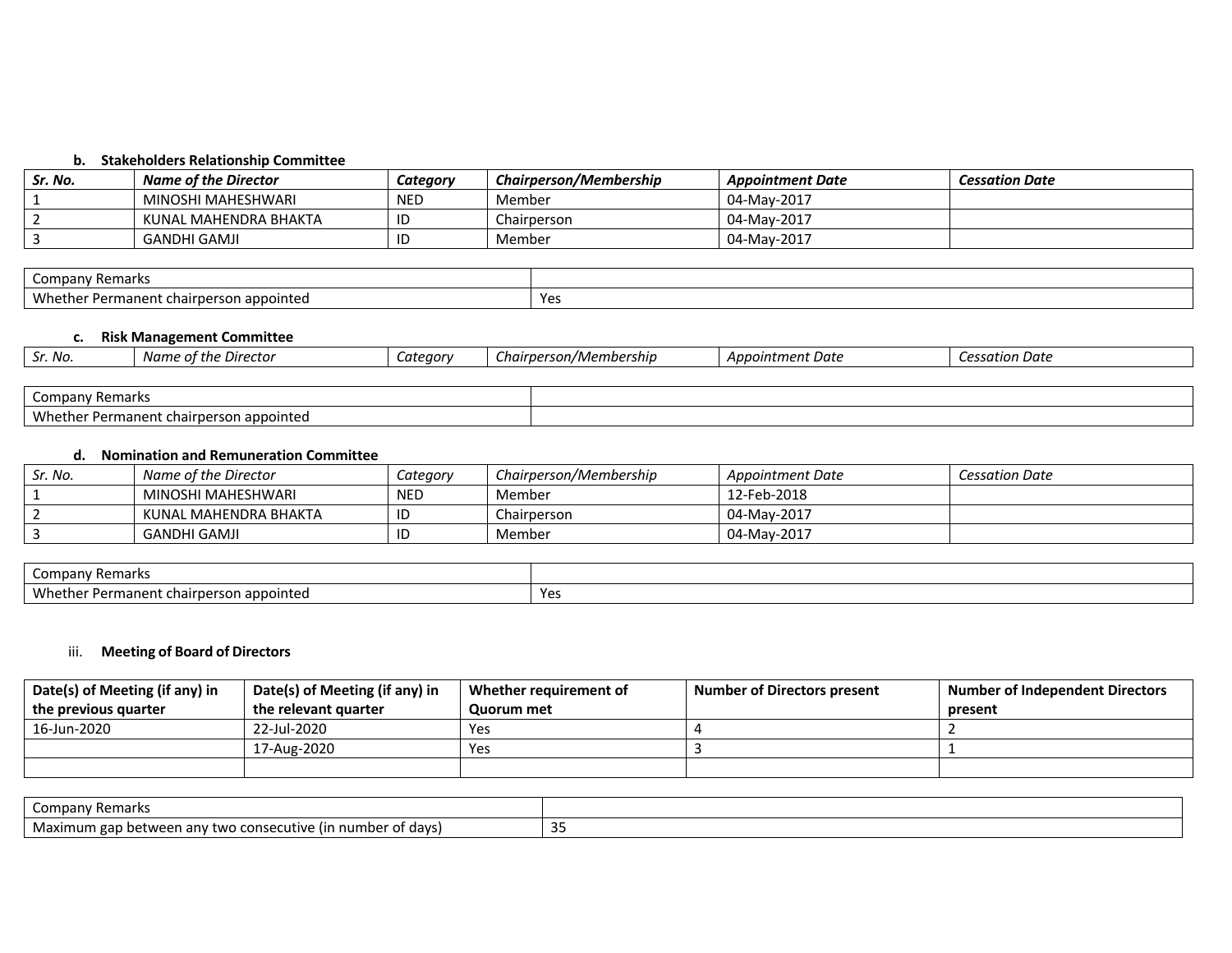# iv. **Meeting of Committees**

| <b>Name of the Committee</b> | Date(s) of meeting during of<br>the committee in the<br>previous quarter | Date(s) of meeting of the<br>committee in the relevant<br>auarter | Whether requirement of<br>Quorum met (Yes/No) | Number of Directors<br>present | Number of independent<br>directors present |
|------------------------------|--------------------------------------------------------------------------|-------------------------------------------------------------------|-----------------------------------------------|--------------------------------|--------------------------------------------|
| Audit Committee              | 16-Jun-2020                                                              | 22-Jul-2020                                                       | Yes                                           |                                |                                            |

| <b>Company Remarks</b>                                                 |    |
|------------------------------------------------------------------------|----|
| 'Maximum gap between any two consecutive (in number of days) [Only for | 35 |
| Audit Committee                                                        |    |

## v. **Related Party Transactions**

| <b>Subiect</b>                                                             | Compliance status (Yes/No/NA) | Remark |
|----------------------------------------------------------------------------|-------------------------------|--------|
| Whether prior approval of audit committee obtained                         | Not Applicable                |        |
| Whether shareholder approval obtained for material RPT                     | Not Applicable                |        |
| Whether details of RPT entered into pursuant to omnibus approval have been | Yes                           |        |
| reviewed by Audit Committee                                                |                               |        |

| Disclosure of notes on related party transactions and Disclosure of notes of |  |
|------------------------------------------------------------------------------|--|
| material related party transactions                                          |  |

# **VI. Affirmations**

- 1. The composition of Board of Directors is in terms of SEBI (Listing obligations and disclosure requirements) Regulations, 2015. **Yes**
- 2. The composition of the following committeesisin terms of SEBI(Listing obligations and disclosure requirements) Regulations, 2015
	- a. Audit Committee **Yes**
	- b. Nomination&remuneration committee **Yes**
	- c. Stakeholdersrelationship committee **Yes**
	- d. Risk management committee (applicable to the top 100 listed entities) **- Not applicable**
- 3. The committee members have been made aware of their powers, role and responsibilities as specified in SEBI (Listing obligations and disclosure requirements) Regulations, 2015. **- Yes**
- 4. The meetings of the board of directors and the above committees have been conducted in the manner asspecified in SEBI (Listing obligations and disclosure requirements) Regulations, 2015.**- Yes**
- 5. a. This report and/or the report submitted in the previous quarter has been placed before Board of Directors. **- Yes**